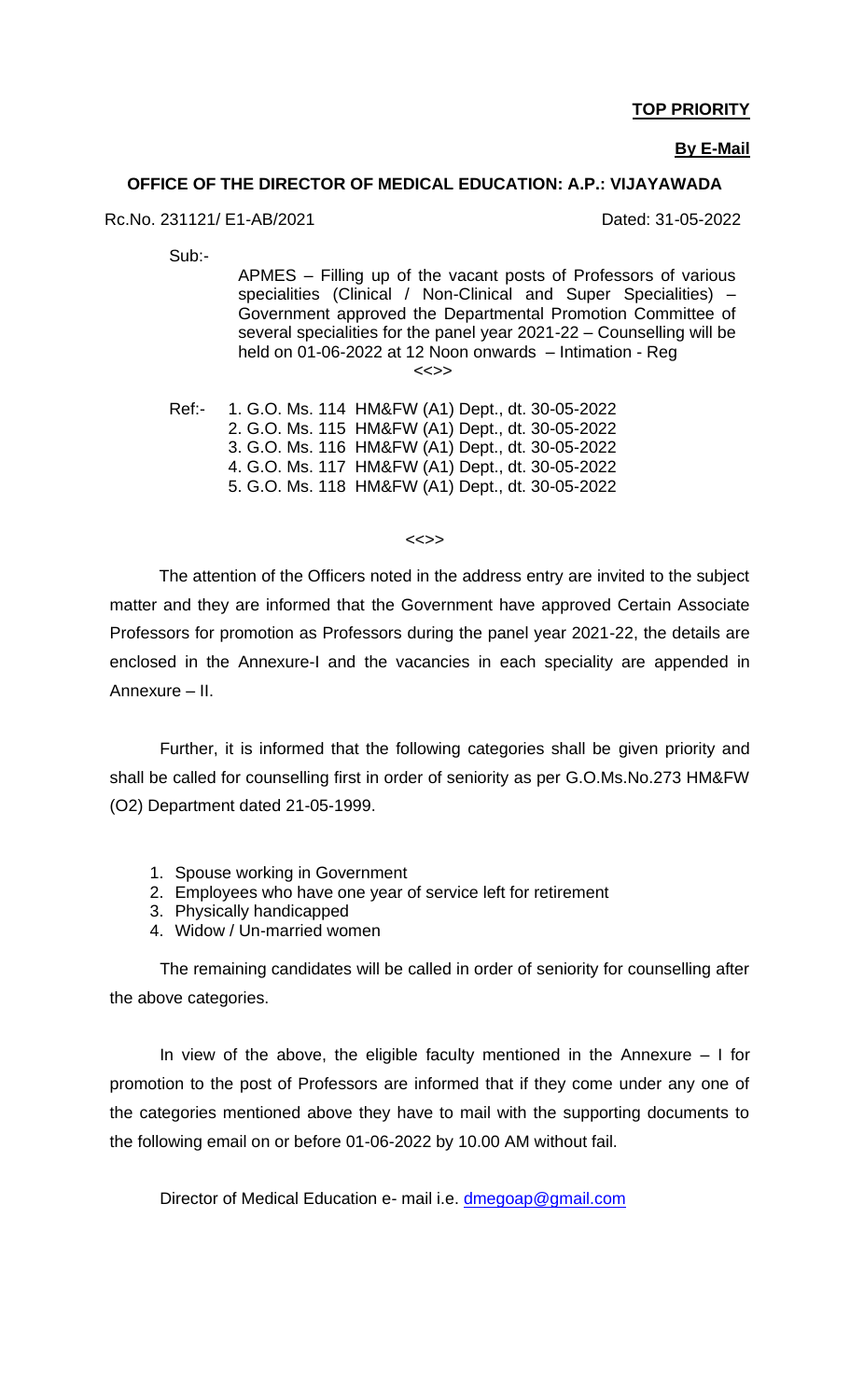The officers noted in the address entry are further requested to inform the faculty who are listed in the Annexure- I, for attending the Zoom Conference at the Office / Chambers of the institutions concerned to opt their place of postings on promotion as Professors on **01-06-2022 at 12.00 Noon** onwards, and they have to follow the instructions given below:

## INSTRUCTIONS TO BE FOLLOWED TO PARTICIPATE IN THE ZOOM CONFERENCE:

- 1. Download the Zoom Cloud App from Play store and prepare to join the Zoom Conference in the concerned Principals / Superintendents offices.
- 2. Zoom Cloud meeting Link will be sent to the mobile number and email of the Principals of Medical Colleges / the Superintendents of Teaching Hospitals Ten (10) minutes before the commencement of the Zoom Counseling.

 Sd/- Dr M Raghavendra Rao Director of Medical Education

To

All the Principals of Govt. Medical Colleges in the A.P. State All the Superintendents of Govt. Teaching Hospitals in the State Copy to the CIO, O/o DME, A.P., Vijayawada with a request to keep this circular and Annexure I & II in the DME web site.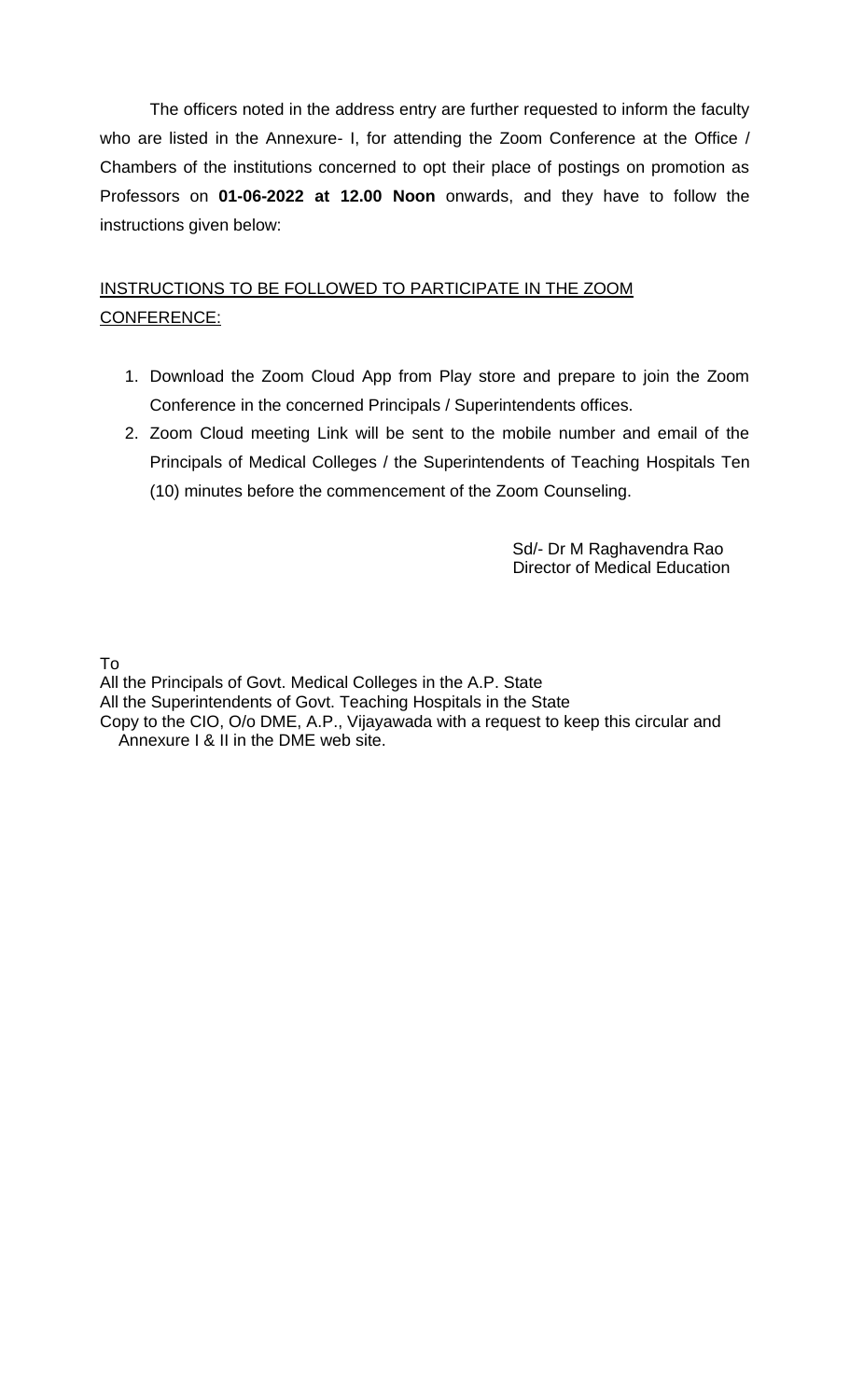| <b>ANNEXURE-1</b>      |                                                     |                                                                       |                                                    |
|------------------------|-----------------------------------------------------|-----------------------------------------------------------------------|----------------------------------------------------|
| SI.No.                 | Name of the<br><b>Associate</b><br><b>Professor</b> | <b>Present Place of</b><br><b>Working (After</b><br><b>Transfers)</b> | G.O.Ms.No.                                         |
|                        | Name of the specialty:                              | <b>Dental Surgery</b>                                                 |                                                    |
| $\mathbf{1}$           | Dr N Swapna Priya                                   | SVMC, Tirupati                                                        | G.O.Ms.No.114, HM&FW (A1)<br>Dept., dt:30 -05-2022 |
| Name of the specialty: |                                                     | <b>Hospital</b><br><b>Administration</b>                              |                                                    |
| 1                      | Dr Shreenivas<br>Shouri                             | PMSSY,<br>Anantapuramu                                                | G.O.Ms.No.115, HM&FW (A1)<br>Dept., dt:30 -05-2022 |
|                        | Name of the specialty:                              | <b>General Surgery</b>                                                | G.O.Ms.No.116, HM&FW (A1)<br>Dept., dt:30 -05-2022 |
| 1                      | Dr T Murali Krishna                                 | KMC, Kurnool                                                          | G.O.Ms.No.116, HM&FW (A1)<br>Dept., dt:30          |
| $\overline{2}$         | Dr A Kshore Babu                                    | GMC, Srikakulam                                                       | G.O.Ms.No.116, HM&FW (A1)<br>Dept., dt:30          |
| 3                      | Dr G Kiran Kumar                                    | GMC, Srikakulam                                                       | G.O.Ms.No.116, HM&FW (A1)<br>Dept., dt:30          |
| 4                      | Dr W Sudhakar                                       | GMC, Srikakulam                                                       | G.O.Ms.No.116, HM&FW (A1)<br>Dept., dt:30          |
| 5                      | Dr Ch Kalyan<br>Kumar                               | RMC, Kakinada                                                         | G.O.Ms.No.116, HM&FW (A1)<br>Dept., dt:30          |
| 6                      | Dr C Srikanth<br>Reddy                              | <b>ACSR GMC, Nellore</b>                                              | G.O.Ms.No.116, HM&FW (A1)<br>Dept., dt:30          |
| $\overline{7}$         | Dr B Venkata Rao                                    | King George<br>Hospital,<br>Visakhapatnam                             | G.O.Ms.No.116, HM&FW (A1)<br>Dept., dt:30          |
| 8                      | Dr K Madhavi<br>Shyamala                            | GMC, Anantapuramu                                                     | G.O.Ms.No.116, HM&FW (A1)<br>Dept., dt:30          |
|                        | Name of the specialty:                              | <b>General Medicine</b>                                               |                                                    |
| 1                      | Dr D Sudheer Babu                                   | GMC, Guntur                                                           | G.O.Ms.No.117, HM&FW (A1)<br>Dept., dt:30          |
| Name of the specialty: |                                                     | Anatomy                                                               |                                                    |
| 1                      | Dr D Jagadeesh<br><b>Babu</b>                       | GMC, Nellore                                                          | G.O.Ms.No.118, HM&FW (A1)<br>Dept., dt:30          |
| $\overline{2}$         | Dr G Syamala                                        | GMC, Guntur                                                           | G.O.Ms.No.118, HM&FW (A1)<br>Dept., dt:30          |
| 3                      | Dr T Sarada                                         | AMC, Visakhapatnam                                                    | G.O.Ms.No.118, HM&FW (A1)<br>Dept., dt:30          |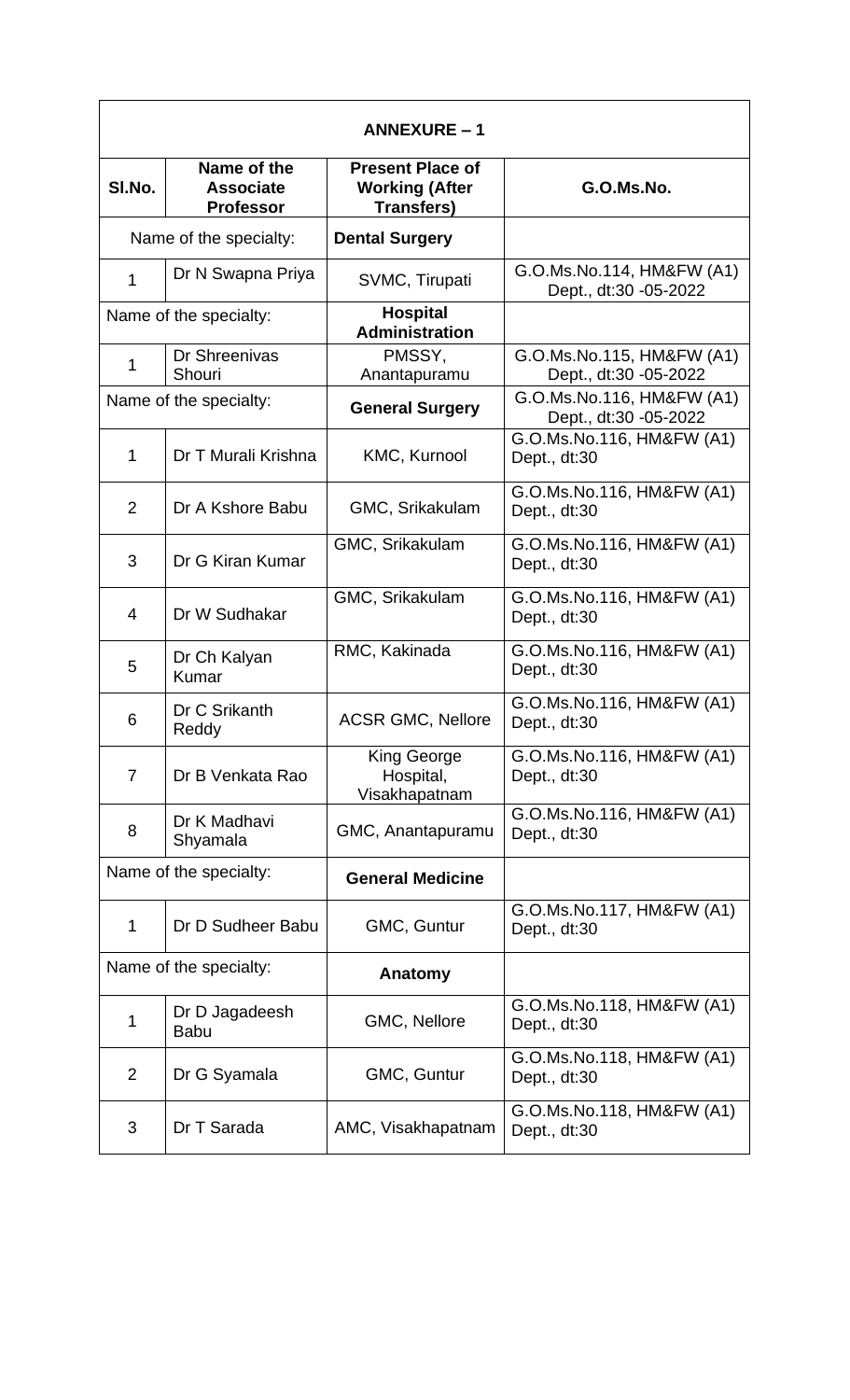## **Annexure - II**

### **Vacancy Position**

## Name of the Specialty: **General Surgery**

| SI.No.         | Name of the institution      | No. of Exiting |
|----------------|------------------------------|----------------|
|                |                              | vacancies      |
|                | <b>ACSR GMC, Nellore</b>     |                |
| $\overline{2}$ | SV Medical College, Tirupati |                |
| 3              | KMC, Kurnool                 |                |
|                | RMC, Kakinada                |                |
| 5              | GMC, Guntur                  |                |
| 6              | GMC, Ongole                  |                |
|                | <b>Fotal</b>                 |                |

# Name of the Specialty: **Dental Surgery**

| SI.No. | Name of the institution  | No. of Exiting |
|--------|--------------------------|----------------|
|        |                          | vacancies      |
|        | SVMC, Tirupati           |                |
|        | <b>ACSR GMC, Nellore</b> |                |
| 3      | GMC, Kadapa              |                |
|        | GMC, Anantapuramu        |                |
| 5      | Total                    |                |

## **Name of the Speciality : General Medicine**

| SI.No. | Name of the institution  | No. of Exiting |
|--------|--------------------------|----------------|
|        |                          | vacancies      |
|        | <b>KMC, Kurnool</b>      |                |
| 2      | GMC, Ongole              |                |
| 3      | <b>ACSR GMC, Nellore</b> |                |
|        | SVMC, Tirupati           |                |
| 5      | SMC, Vijayawada          |                |
| 6      | GMC, Guntur              |                |
|        | Total                    |                |

#### **Name of the Speciality : Anatomy**

| SI.No. | Name of the institution | No. of Exiting |
|--------|-------------------------|----------------|
|        |                         | vacancies      |
|        | GMC, Guntur             |                |
|        | GMC, Kadapa             |                |
| 2      | <b>KMC, Kurnool</b>     |                |
|        | Гоtal                   |                |